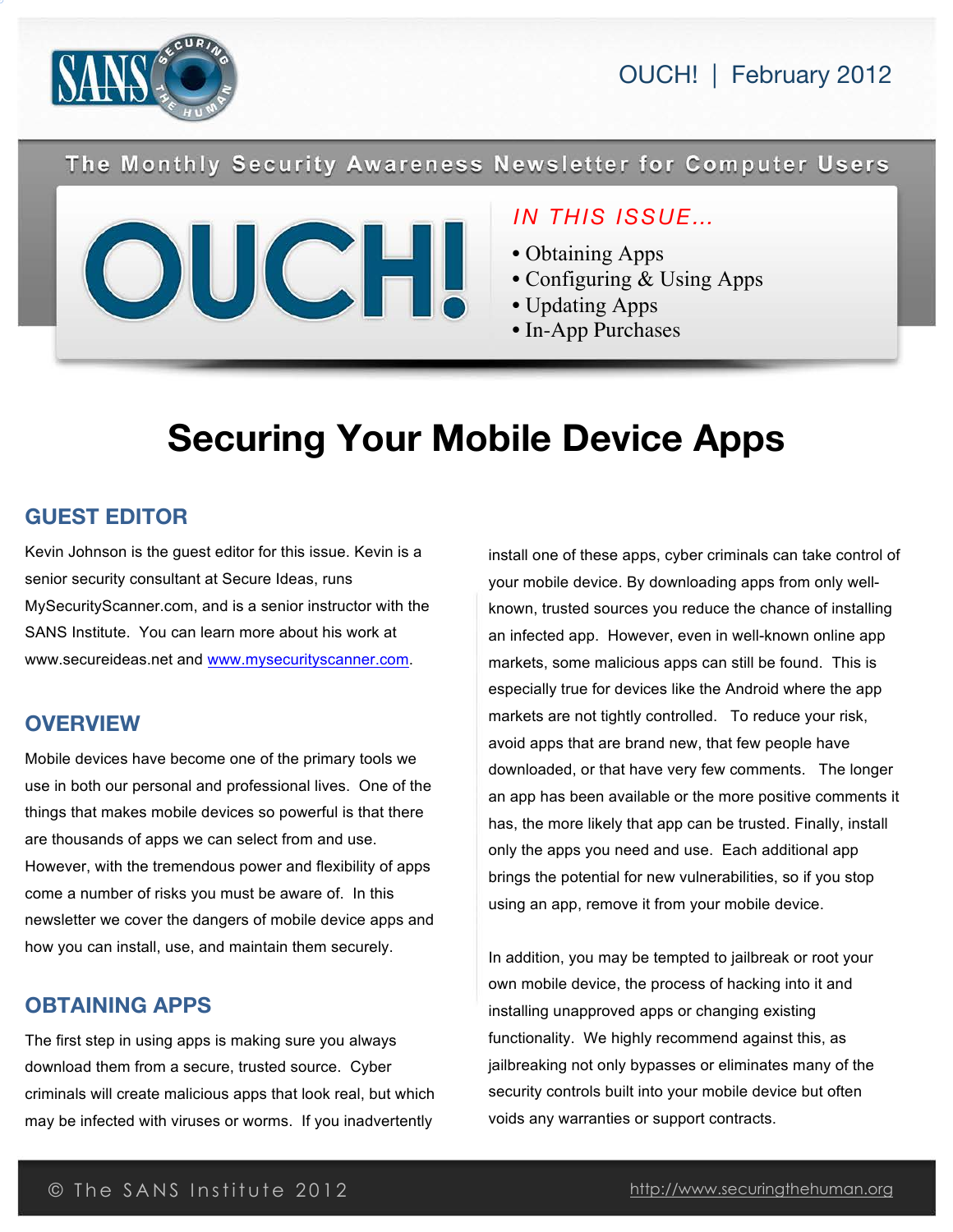



# **Securing Your Mobile Device Apps**

## **CONFIGURING & USING APPS**

Once you have installed an app from a trusted source, the next step is making sure it is safely configured and protecting your privacy as well. Installing and/or configuring certain applications requires that you grant certain privileges and permissions. Depending on the device, these applications will prompt you before authorizing. Always think before authorizing any access, does your app really need those permissions? For example, some apps use geo-location services. If you allow an app to know your location, you may be allowing the creator of that app to track your movements. In addition, any public postings you make may include your location, allowing anyone to know where you are or prove where you have been. If you do not like the permissions an app is requesting, simply find another app that better fits your requirements.

Be careful when using apps that request or store sensitive information. Even if the app is legitimate, there is no guarantee that the developer used good coding practices to protect your information while stored on the device or while transmitted over the Internet. Applications that consolidate sensitive information can be very convenient, but they are also targets for cyber criminals. Read the detailed description about the app and reviews from other users to see if there have been any security issues.

#### **UPDATING APPS**

Apps, just like your computer and mobile device operating system, must be updated in order to remain current. Bad guys are constantly searching for and finding weaknesses in apps. They then develop attacks to exploit these weaknesses. The app developers that created your app



*The key to maintaining secure mobile device apps is install apps\$only\$from\$trusted,\$secure\$ sources\$and\$make\$sure\$they\$are\$ updated.*

also create and release updates to fix these weaknesses and protect your devices. The more often you check for and install updates, the better. We recommend that you monitor your app stores and update your apps at least once a month. In addition, some apps can be set to update